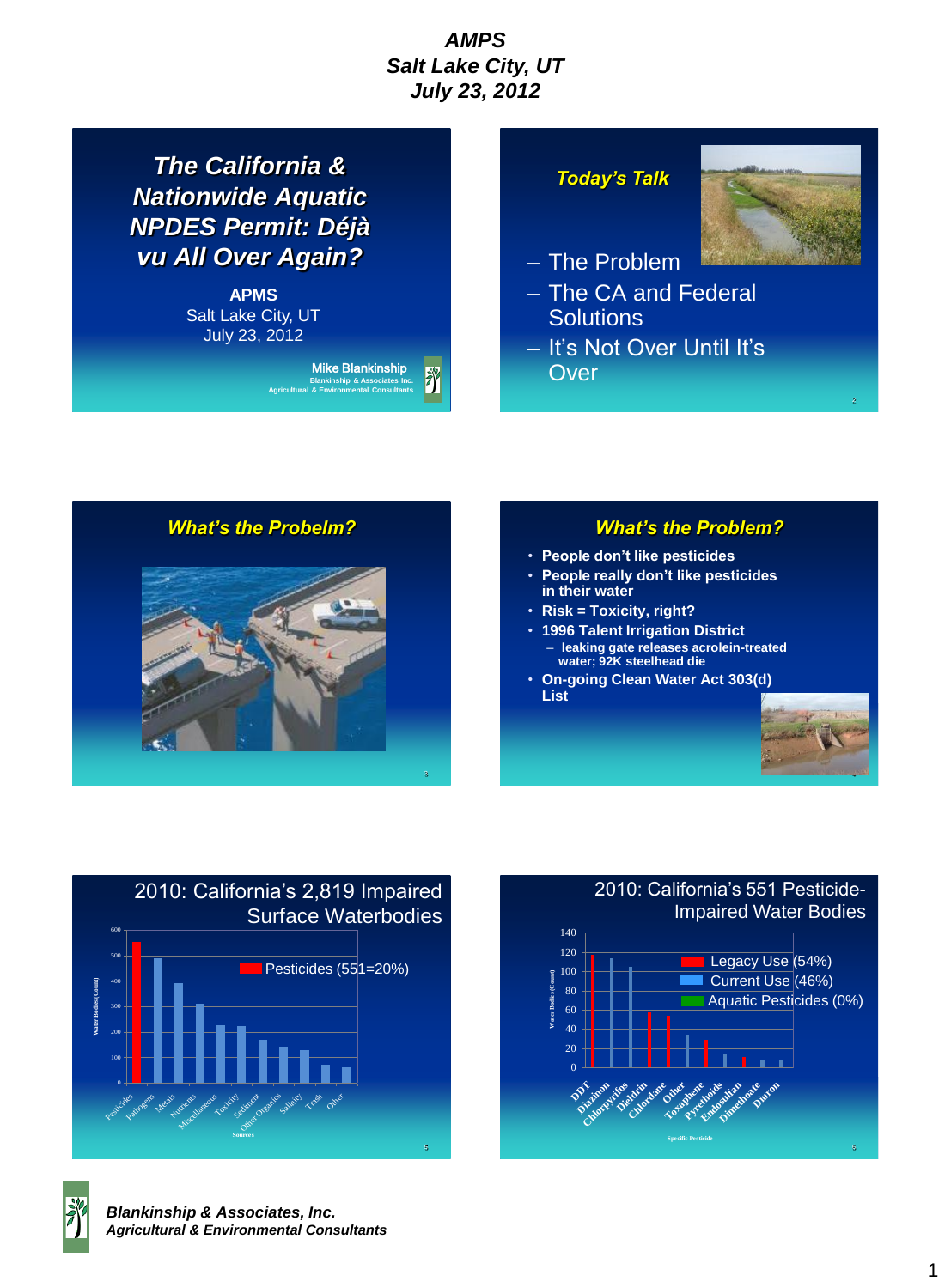#### *What's a Solution? NPDES*

- **N**ational **P**ollutant **D**ischarge **E**limination **S**ystem
- Part of the Federal Clean Water Act
- Typical Uses: stormwater, construction, industrial discharges
- Benefits:
	- Protect water quality
	- Allows discharge
	- Provides legal protection



#### *Do I Need an NPDES Permit?*

- Your pesticide application leaves a "residue"
- You "discharge" the residue "pollutant" to "Waters of  $\dot{\mathsf{U}}$ .S.
- The residue is present >7 days in the treatment area
- Perceived CWA Violations and Subsequent Citizen Lawsuits Concern You





## **Waters of the US "WOUS"**

- All interstate waters and wetlands currently, formally or potentially used in interstate commerce;
- All other waters, including intrastate waters the use, degradation or destruction of which could affect interstate or foreign commerce
- Waters which are or could be used:
- by interstate or foreign travelers for recreational or other purposes;
	- for industrial purposes by industries in interstate commerce
- to take fish or shellfish and sold in interstate or foreign commerce; or

# **"Waters of the US"**

- Adjacent Wetlands and Ponds
- Tributaries
- Seasonally intermittent streams ultimately emptying into a WOUS

**"Waters of the US"**

#### **Excludes:**

- Pre-1985 converted cropland
- Waste treatment ponds
- Artificial lakes/ponds used for stock watering, irrigation, settling basins, or rice growing
- Above the "ordinary high water mark"

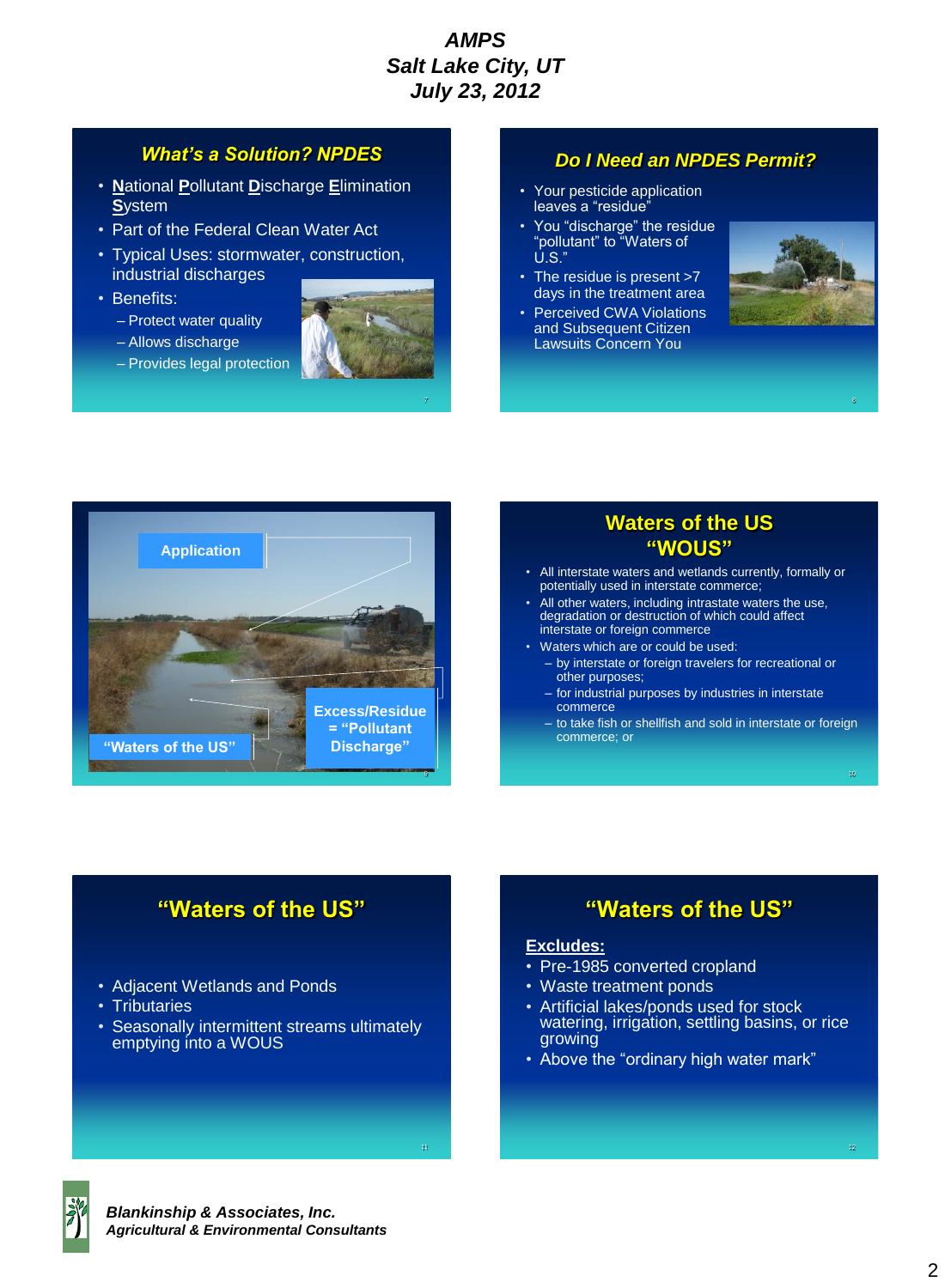# *Remember*

• No NPDES permit is needed for terrestrial applications



# **"Waters of the US"**

**Yes or No?**







# Ordinary High Water Mark

• "…that line on the shore established by the fluctuations of water and **indicated by physical characteristics** such as a clear, natural line impressed on the bank, shelving, changes in the character of soil, destruction of terrestrial vegetation, the presence of litter and debris, or other appropriate means that consider the characteristics of the surrounding areas."